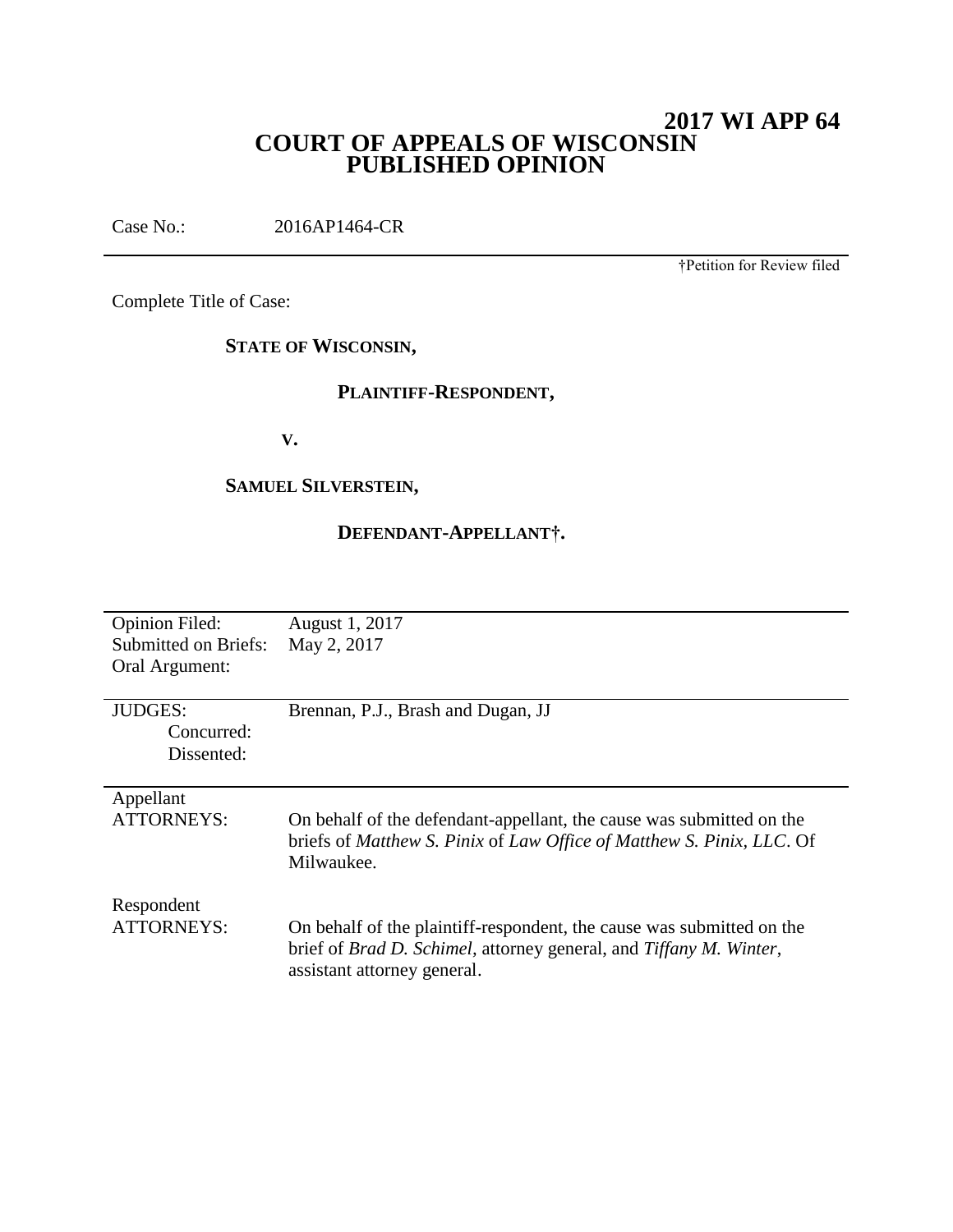#### 2017 WI App 64

## **COURT OF APPEALS DECISION DATED AND FILED**

#### **August 1, 2017**

**Diane M. Fremgen Clerk of Court of Appeals**

# **Appeal No. 2016AP1464-CR Cir. Ct. No. 2015CF2778 STATE OF WISCONSIN IN COURT OF APPEALS**

#### **NOTICE**

**This opinion is subject to further editing. If published, the official version will appear in the bound volume of the Official Reports.** 

**A party may file with the Supreme Court a petition to review an adverse decision by the Court of Appeals.** *See* **WIS. STAT. § 808.10 and RULE 809.62.** 

**STATE OF WISCONSIN,** 

**PLAINTIFF-RESPONDENT,**

**V.**

**SAMUEL SILVERSTEIN,** 

**DEFENDANT-APPELLANT.** 

APPEAL from a judgment of the circuit court for Milwaukee County: ELLEN R. BROSTROM, Judge. *Affirmed*.

Before Brennan, P.J., Brash, and Dugan, JJ.

¶1 BRENNAN, P.J. Samuel Silverstein appeals from a judgment of conviction, entered on his guilty plea, for three counts of possession of child pornography. Silverstein first argues that the trial court erred in denying his motion to suppress the evidence recovered from his computer after the search of his home pursuant to a warrant. He contends that the affidavit for the search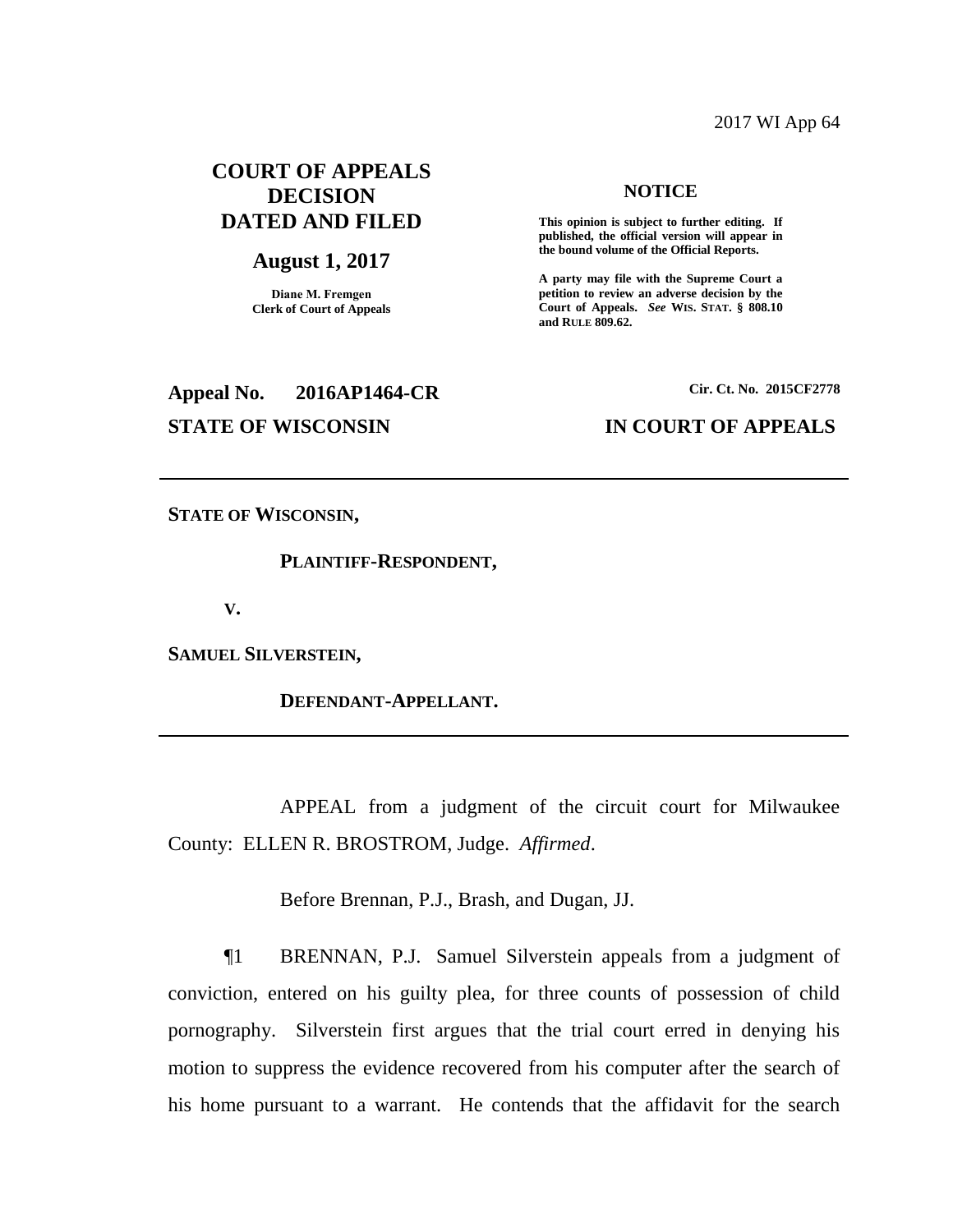warrant failed to state probable cause because it was based on "the uncorroborated tip of an anonymous informant." The informant was Tumblr.com ("Tumblr"), an electronic service provider ("ESP") required by federal law to report suspected child pornography to the National Center for Missing and Exploited Children ("NCMEC"), which in turn provided the information to the police.

¶2 We conclude, based on Wisconsin case law regarding citizen informants found in *State v. Paszek*, 50 Wis. 2d 619, 630, 184 N.W.2d 836 (1971), and *State v. Kerr*, 181 Wis. 2d 372, 381, 511 N.W.2d 586 (1994), that a tip from an ESP is properly viewed as one from an identified citizen informant, not an anonymous informant, which therefore establishes the personal reliability requirement in our case law. Additionally, the affidavit here also shows sufficient indicia of observational reliability of the ESP. Therefore, applying the "great deference" we pay to a determination of probable cause, *see State v. Anderson*, 138 Wis. 2d 451, 469, 406 N.W.2d 398 (1987), we conclude that the warrantissuing magistrate "had a substantial basis for concluding that a search would uncover evidence of wrongdoing." *See id.* Accordingly, we uphold the determination.

¶3 Silverstein also raises a constitutional challenge to his sentence. He argues that WIS. STAT. § 939.617 (2015-16)<sup>1</sup> violated due process requirements of fair notice because it failed to provide clear guidance for those who enforce and apply the law and created uncertainty about whether he would be subject to a mandatory minimum three-year sentence or could instead receive a lesser

 $\overline{a}$ 

<sup>&</sup>lt;sup>1</sup> All references to the Wisconsin Statutes are to the 2015-16 version unless otherwise noted.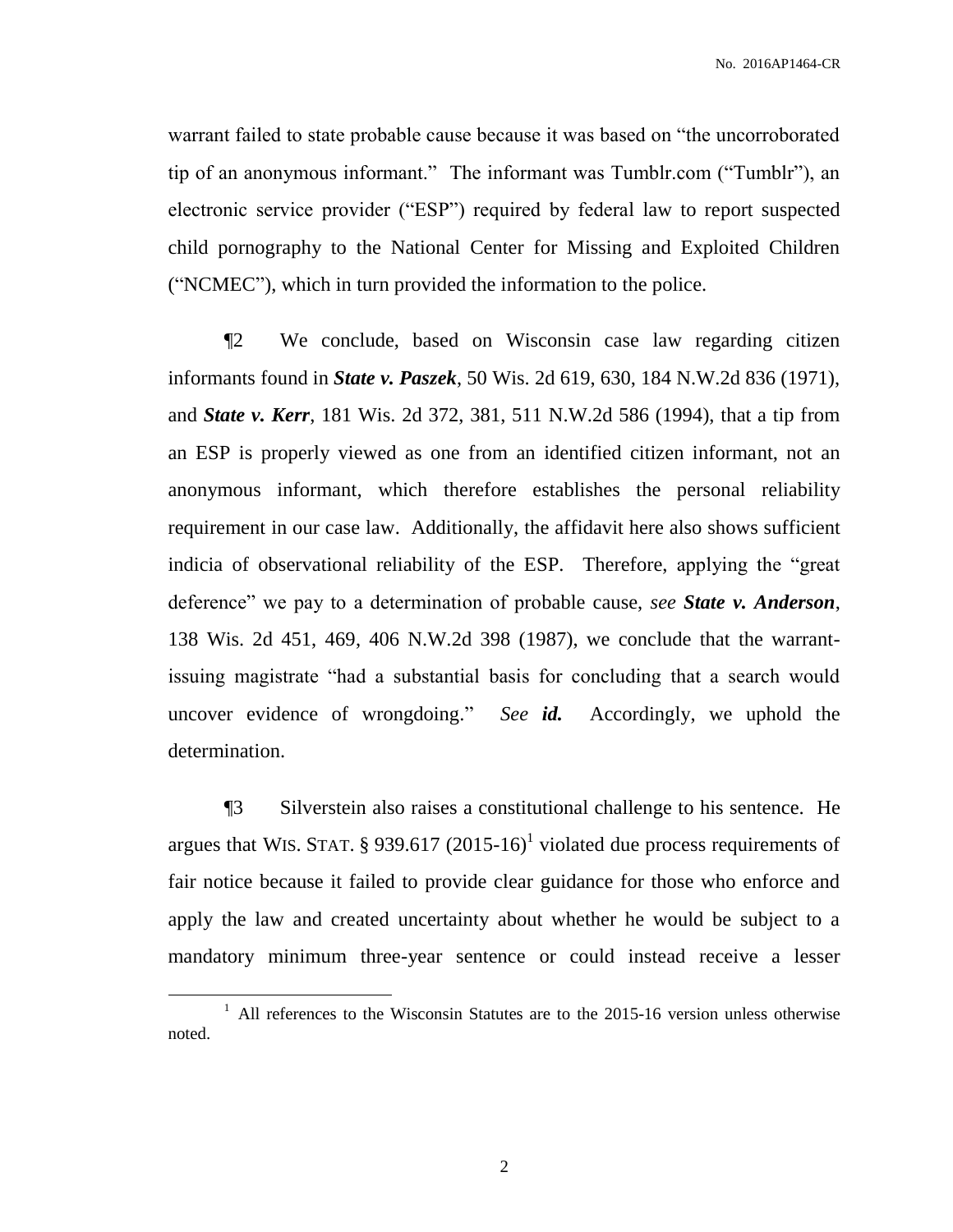sentence. In *State v. Holcomb*, 2016 WI App 70, 371 Wis. 2d 647, 886 N.W.2d 100,<sup>2</sup> this court interpreted § 939.617 and concluded that the statute's language was "plain and unambiguous" and required a mandatory minimum sentence for all defendants more than four years older than the child victims. *Id.*, ¶15. This court concluded that "[t]he only reasonable construction" of the statute requires the imposition of a mandatory minimum sentence. *Id.*, ¶11. We find *Holcomb*'s holding dispositive of the due process fair notice issue.

¶4 We reject Silverstein's arguments and affirm.

 $\overline{a}$ 

## **BACKGROUND**

¶5 This case has a fact pattern common in internet child pornography cases. A private company providing internet services discovers images of suspected child pornography in a user's account and then, pursuant to federal  $\text{law}^3$ , forwards information about the images and the user's account to NCMEC. NCMEC is directed by federal law to serve as a clearinghouse for such tips and as

<sup>&</sup>lt;sup>2</sup> In *State v. Holcomb*, this court addressed and rejected Holcomb's statutory argument the same argument Silverstein made at the trial court—that the legislature intended for WIS. STAT. § 939.617(1) to permit departures from the mandatory minimum for all defendants. A petition for supreme court review of that case was pending at the time this case was appealed. Our supreme court denied the petition for review on December 13, 2016. *State v. Holcomb*, 2016 WI App 70, 371 Wis. 2d 647, 886 N.W.2d 100, *review denied* (WI Dec. 13, 2016) (No. 2015AP996).

 $3$  The requirement for such entities to report any individual who appears to have violated federal child pornography law is found at 18 U.S.C.  $\S$  2258A(a)(1) and (b)(1); they must "make a report of such facts or circumstances to the [NCMEC] CyberTipline," and provide, where possible, "electronic mail address, Internet Protocol address, uniform resource locator, or any other identifying information, including self-reported identifying information[.]" § 2258A (b)(1). Penalties for knowingly and willfully failing to report are set forth in § 2258A(e) (fines up to \$300,000).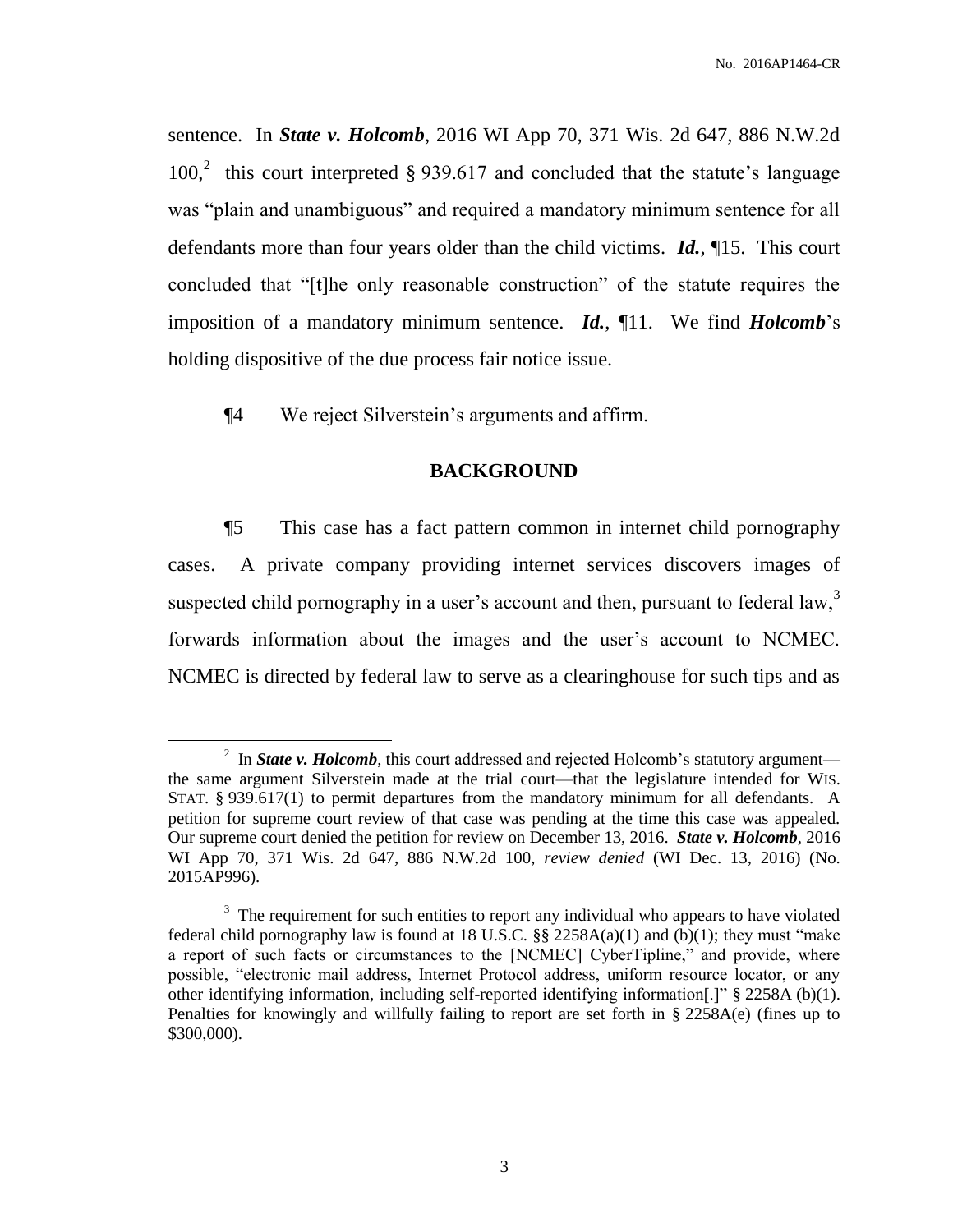a liaison to law enforcement.<sup>4</sup> As NCMEC describes its role in the report generated in this case, "When a Reporting ESP voluntarily reports an IP [Internet Protocol] address for the 'User or Person Being Reported,' NCMEC Systems will geographically resolve the IP address via a publicly-available online search." In other words, NCMEC identifies where the IP address identified in the ESP's tip is located. Then, pursuant to federal law, NCMEC sends both the original tip and its geographic information to relevant federal and state law enforcement agencies. Law enforcement agencies then investigate and obtain search warrants, and may make arrests. That was the process followed here as set forth in the affidavit for the search warrant.

¶6 In this case, the initial tip was provided to NCMEC by Tumblr, a social media web site<sup>5</sup> that allows account holders to publicly post images to blogs. According to the warrant affidavit,

The NCMEC Cybertip listed the reporting agency was Tumblr. Said report indicated on  $06/01/15$  at about 17:45:00 UTC,  $6$  Tumblr created a

<sup>&</sup>lt;sup>4</sup> As provided by 42 U.S.C. § 5773(b)(1)(P)(i), NCMEC is funded in order to "operate a cyber tipline to provide online users and electronic service providers an effective means of reporting Internet-related child sexual exploitation in the areas of … possession, manufacture, and distribution of child pornography[.]" The relevant definitions for electronic service provider and electronic communication service are found in 18 U.S.C. § 2510(15) and 18 U.S.C. § 2711.

<sup>&</sup>lt;sup>5</sup> The log-in page at the Tumblr.com describes the web site as follows:

Tumblr is so easy to use that it's hard to explain. We made it really, really simple for people to make a blog and put whatever they want on it. Stories, photos, GIFs, TV shows, links, quips, dumb jokes, smart jokes, Spotify tracks, mp3s, videos, fashion, art, deep stuff. Tumblr is 353 million different blogs, filled with literally whatever.

*See* Tumblr, https://www.tumblr.com/login (last visited June 29, 2017).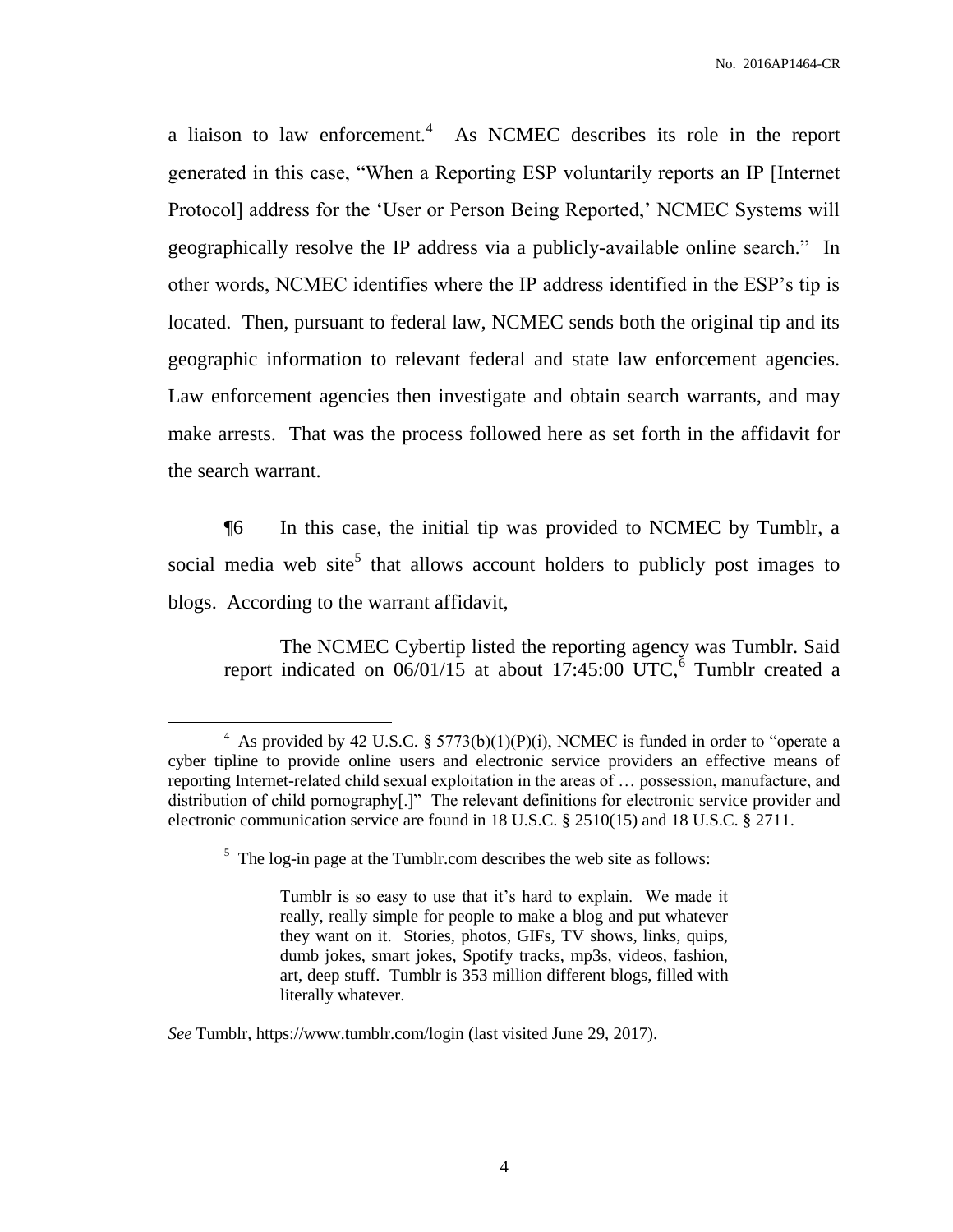report regarding "Child Pornography" related to URL: "famousenemyland.tumblr.com" with email ssilver58@att.net and IP Address 99.185.140.72.

¶7 In a page from the NCMEC "CyberTipline Report" that was attached to the affidavit, the "[s]ubmitter" is identified as:

> Tumblr Mahashraya Sundararaman

¶8 According to the affidavit for the warrant, NCMEC reported that the Tumblr tip identified specific file names for nine still images and a video depicting child pornography. After receiving the information from Tumblr, NCMEC added the state, city, zip code, area code, and internet service provider for the IP address associated with the nine still images and one video. On July 9, 2015, NCMEC sent the information in two separate tip reports to the Bayside Police Department.

¶9 The warrant affidavit, signed by Detective Bryan Bichler of the Glendale Police Department and attached to eleven pages from the NCMEC reports, further states that through subpoenas and search warrants, Officer Ryan Bowe of the Bayside Police Department determined that the subscriber using the identified IP address was Sam Silverstein of 6898 N. Seville Ave. in Glendale. A search warrant was issued on Detective Bichler's affidavit, and Silverstein's house was searched.

¶10 Police found a flash drive containing videos ranging in length from one minute to twenty-three minutes. The videos portrayed females estimated to be

 $\overline{a}$ 

<sup>&</sup>lt;sup>6</sup> "UTC[,] Coordinated Universal Time (or Universal Time Coordinated)[,] is the standard time common to every place in the world, formerly called Greenwich Mean Time[.]" *Estate of Srock v. United States*, 462 F. Supp. 2d 812, 815 (E.D. Mich. 2006).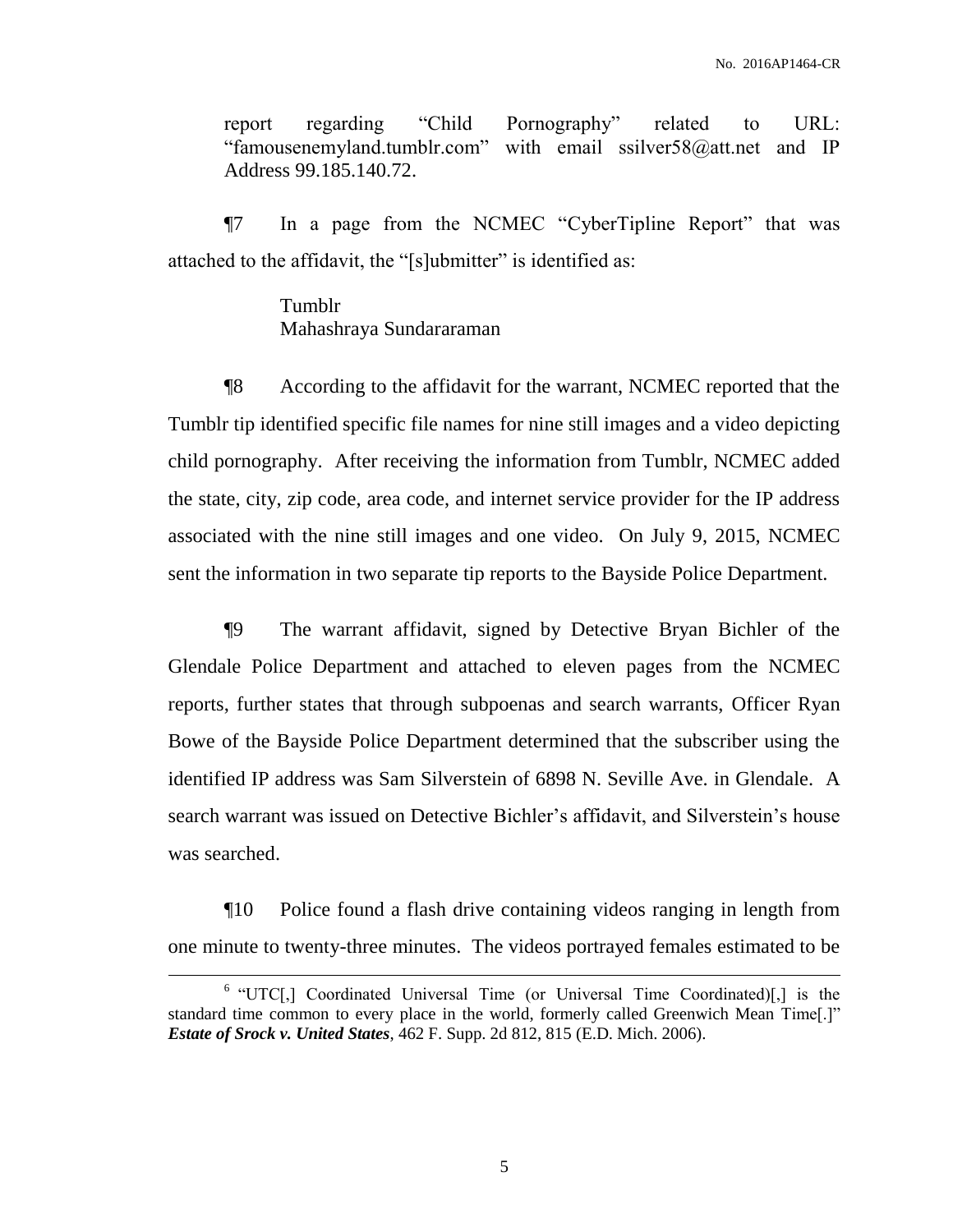four to fourteen years old engaged in sexual activity; seven of the videos depicted sex acts involving a female child and an adult male.<sup>7</sup> Silverstein admitted the drive belonged to him, waived his rights, and made statements to police acknowledging that he possessed the images "for his own purposes" and that he "may have" posted screen captures from the videos to his Tumblr account. The complaint explains that one video contained a picture that matched the third image in the cyber tip, and a second video contained two of the still images (images numbered four and five) reported in the cyber tip.

¶11 Based on his possession of ten videos found on the drive, Silverstein was charged with ten counts of possession of child pornography, a Class D felony. Silverstein challenges here, as he did below, the search warrant application on the grounds that it lacked probable cause due to the insufficiency of the tip from Tumblr through NCMEC to the police. Here a circuit court judge<sup>8</sup> signed the search warrant, approving the application. Silverstein challenged the search warrant, and the recovery of the computer and images, with a motion to suppress before the circuit court but was unsuccessful.

¶12 After the trial court denied Silverstein's motion to suppress, he pled guilty, pursuant to a plea agreement, to three counts and the remaining seven were dismissed and read in. He now appeals the conviction raising again the constitutional challenge to the search warrant's sufficiency and adding another, a

 $<sup>7</sup>$  It is not disputed that the images constituted child pornography, and we therefore do</sup> not further detail the contents.

<sup>&</sup>lt;sup>8</sup> The Honorable Stephanie Rothstein was the judge who approved and signed the search warrant.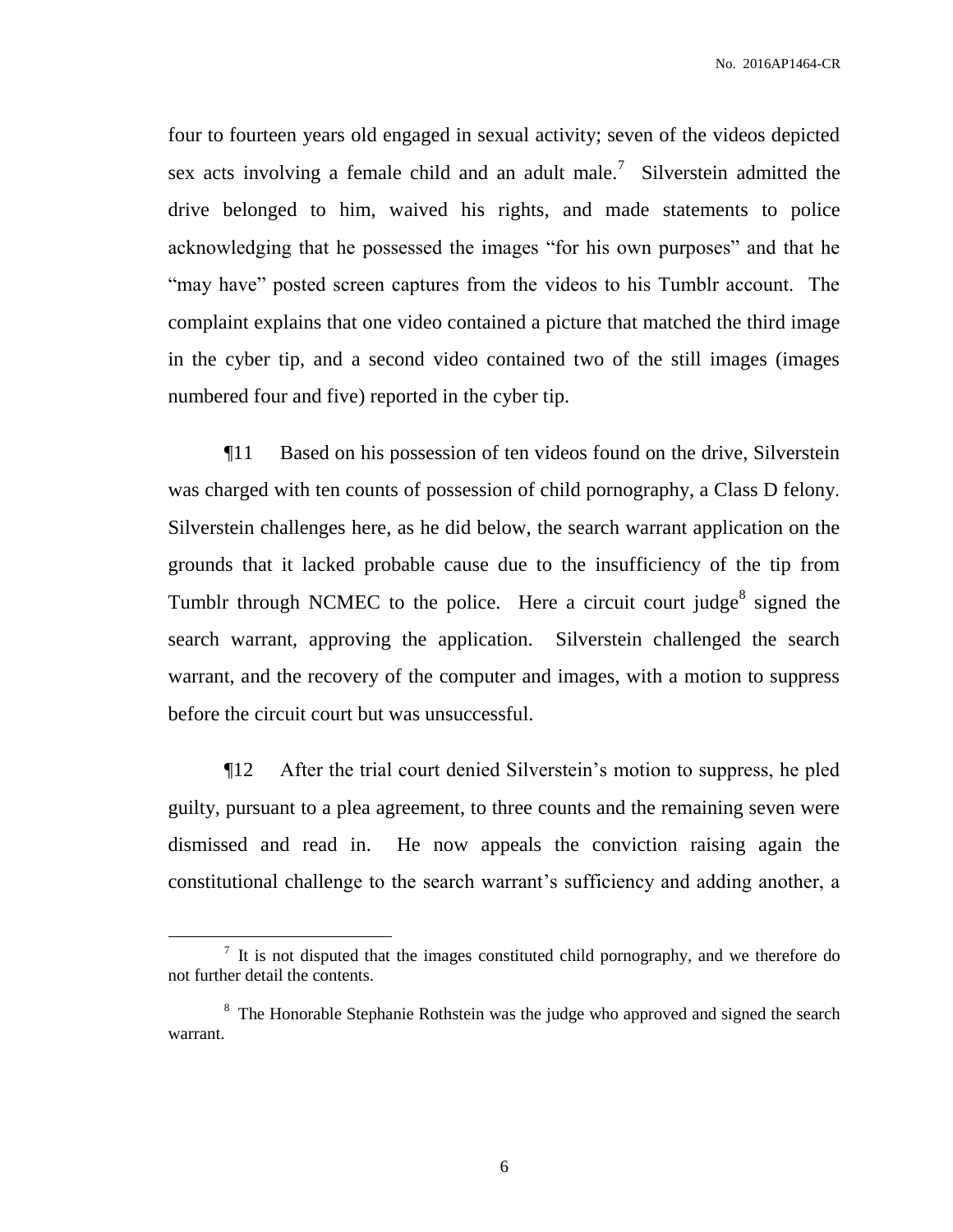due process challenge to the application of the minimum mandatory sentence requirements of WIS. STAT. § 939.617 to his sentence.

#### **DISCUSSION**

## **I. We uphold the determination that the affidavit stated probable cause to issue a search warrant.**

#### **A. The standard of review.**

¶13 A court reviewing a challenge to probable cause for the issuance of a search warrant "examines the totality of the circumstances presented to the warrant-issuing commissioner to determine whether the warrant-issuing commissioner had a substantial basis for concluding that there was a fair probability that a search of the specified premises would uncover evidence of wrongdoing." *State v. Romero*, 2009 WI 32, ¶3, 317 Wis. 2d 12, 765 N.W.2d 756. This is a totality of the evidence test. *Id.* "We accord great deference to the warrant-issuing judge's determination of probable cause, and that determination will stand unless the defendant establishes that the facts are clearly insufficient to support a finding of probable cause." *State v. Higginbotham*, 162 Wis. 2d 978, 989, 471 N.W.2d 24 (1991). The deferential standard of review is "'appropriate to further the Fourth Amendment's strong preference for searches conducted pursuant to a warrant.'" *State v. DeSmidt*, 155 Wis. 2d 119, 133, 454 N.W.2d 780 (1990) (quoting *Massachusetts v. Upton*, 466 U.S. 727, 733 (1984)). "The evidence necessary to establish probable cause to issue a search warrant is less than that required to support a bindover following a preliminary examination." *Kerr*, 181 Wis. 2d at 379. On review, we are confined to the record that was before the warrant-issuing commissioner. *See id.* at 378.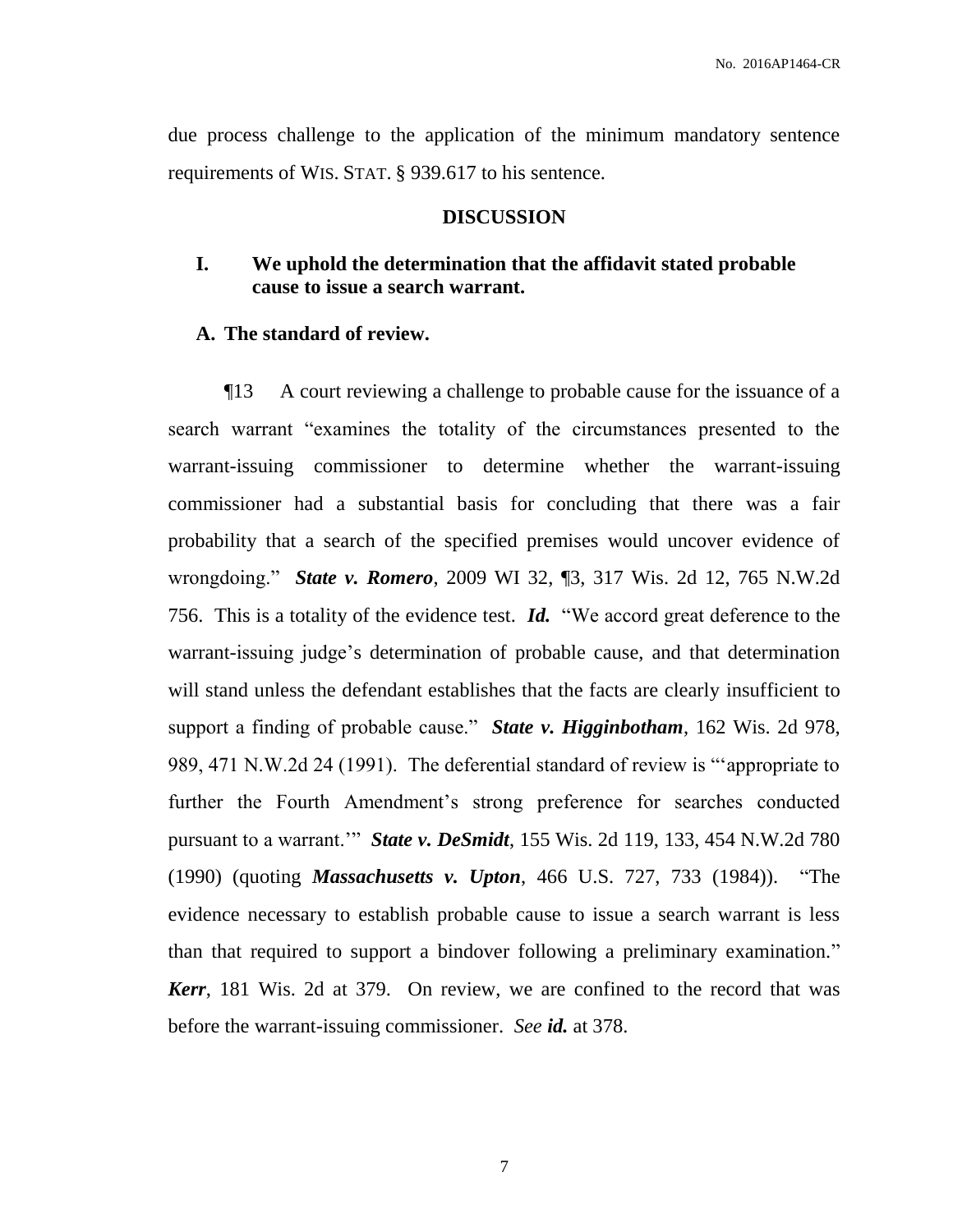## **B. Law regarding sufficiency of applications for warrants to search: Identified citizen informants vs. anonymous citizen informants.**

¶14 Review of the sufficiency of an affidavit necessarily focuses on personal and observational reliability of the informant. "In examining whether probable cause existed, we first consider the 'veracity' and 'basis of knowledge' of persons supplying the hearsay information." *Id*. at 381. *See also Illinois v. Gates*, 462 U.S. 213, 238 (1983). The test is different for identified citizen informants and anonymous police informants. "'[W]hen an average citizen tenders information to the police, the police should be permitted to assume that they are dealing with a credible person in the absence of special circumstances suggesting that such might not be the case.'" *Kerr*, 181 Wis. 2d at 381 (citations omitted). *See also State ex rel. Sieloff v. Golz*, 80 Wis. 2d 225, 249, 258 N.W.2d 700 (1977); *Paszek*, 50 Wis. 2d at 630-31.<sup>9</sup>

¶15 "Our courts recognize the importance of citizen informants and accordingly apply a relaxed test of reliability that shifts from a question of 'personal reliability' to one of 'observational reliability.'" *State v. Kolk*, 2006 WI App 261, ¶13, 298 Wis. 2d 99, 726 N.W.2d 337 (citation omitted). "However, 'there must be some type of evaluation of the reliability of victim and witness informants, although the standard to be applied is much less stringent.'" *Id.* (citation omitted). Observational reliability is described in this way: "(T)he reliability of such a person should be evaluated from the nature of his report, his

<sup>&</sup>lt;sup>9</sup> Wisconsin's approach mirrors that of other jurisdictions in typically crediting identified citizen informants with greater reliability than anonymous citizen informants. *See City of Maumee v. Weisner*, 720 N.E.2d 507, 513 (Ohio 1999) (finding information provided by identified citizen sufficiently credible without police corroboration); *State v. Slater*, 986 P.2d 1038, 1043 (Kan. 1999) (discussing cases nationwide where citizen tips supported traffic stops and stating that such tips are "high on the reliability scale").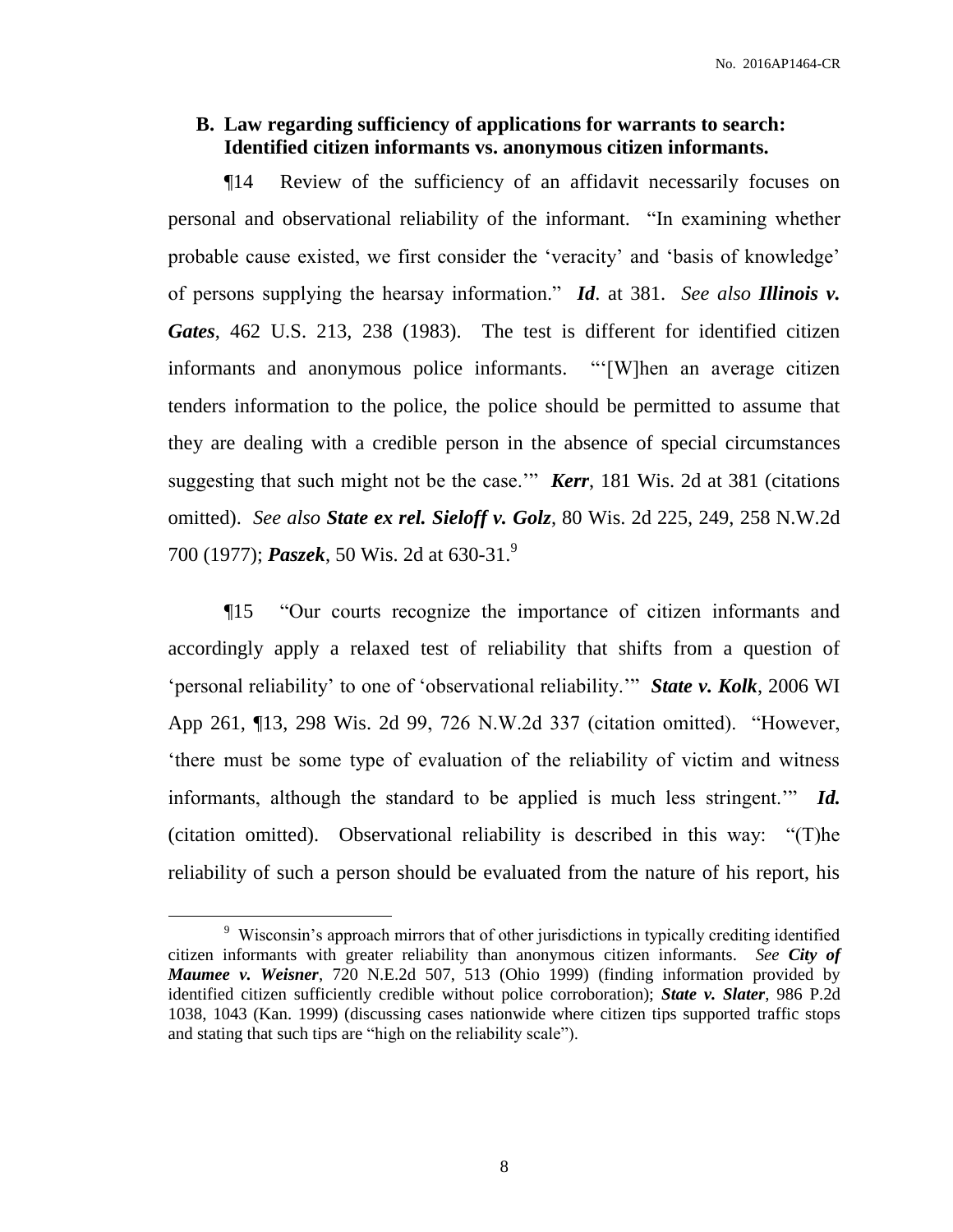opportunity to hear and see the matters reported, and the extent to which it can be verified by independent police investigation." *Id.* (citation omitted).

¶16 With an anonymous informant, by contrast, the test focuses on personal reliability and police corroboration. As noted by the Wisconsin Supreme Court in *Paszek*, 50 Wis. 2d at 630, "the traditional police informer[s]" are usually criminals themselves and the information "is not given in the spirit of a concerned citizen, but often is given in exchange for some concession, payment, or simply out of revenge against the subject." *Id.* Accordingly, the court concluded that "it is proper to demand that some evidence of their credibility and reliability be shown." *Id.* As a contrast, the court pointed out that an ordinary citizen is more reliable because he or she intends to aid the police in law enforcement out of concern for society or safety and does not expect any gain or concession in exchange for the information. *Id.* at 630.

#### **C. Silverstein's arguments.**

 $\overline{a}$ 

¶17 Silverstein argues that the Glendale detective's affidavit in support of the search warrant failed to establish probable cause, giving three reasons, all of which relate to the reliability of the tip from Tumblr to NCMEC.<sup>10</sup>

¶18 First, he argues that the Tumblr tip was unreliable because "[n]othing in the affidavit or attached NCMEC paperwork indicates who at Tumblr came to suspect criminal activity." Therefore, he analogizes it to a tip

<sup>10</sup> The State and Silverstein agree that the informant in this case is Tumblr. *See Manzione v. State*, 719 S.E.2d 533, 537 (Ga. Ct. App. 2011); *State v. Woldridge*, 958 So. 2d 455, 459 (Fla. Dist. Ct. App. 2007).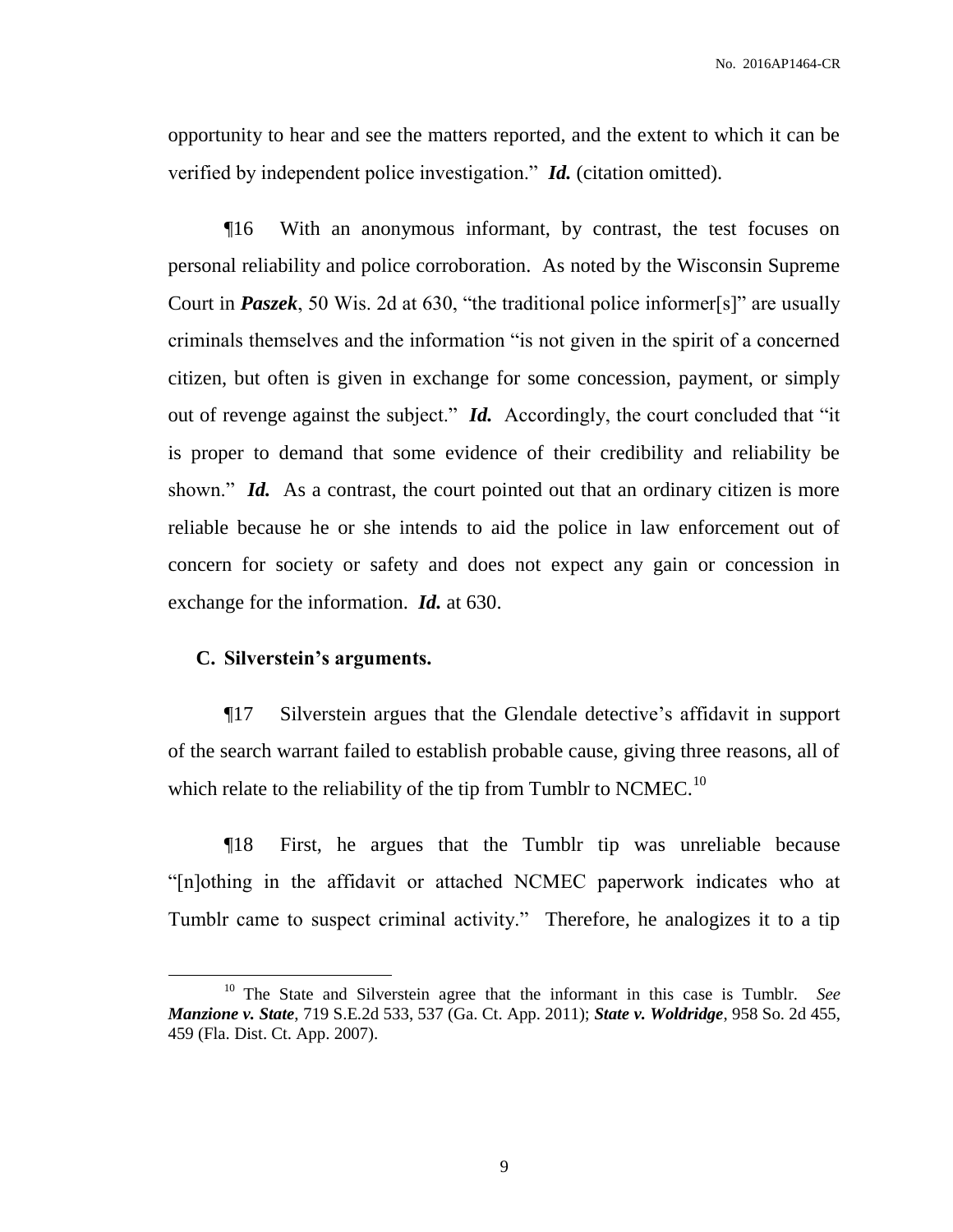from an anonymous informant which requires police corroboration. For this proposition, he cites to language in *Kolk*: "Both [a confidential informant and a citizen informant] may be distinguished from an anonymous informer, one whose identity is unknown even to the police and whose veracity must therefore be assessed by other means, particularly police corroboration." *Kolk*, 298 Wis. 2d 99, ¶12 (citing *Alabama v. White*, 496 U.S. 325, 329 (1990)). He argues that no police corroboration occurred here and thus the Tumblr tip lacks reliability.

¶19 We do not agree that the Tumblr tip is an anonymous tip. Most obviously, as the State points out, the name of a person, Mahashraya Sundararaman, is included as the "submitter" on the initial report to NCMEC. Because the identity of the informant is known, the tip in this case is more analogous to a tip from a citizen informant. But even if the identity of the submitter were not known, Tumblr is not an anonymous entity in the context of the categories recognized in case law. First, Tumblr is not a criminal giving information to obtain a concession. Rather, Tumblr is a named, traceable entity that is reporting a crime in furtherance of public safety. And Tumblr gains nothing from making the tip. Further, as an ESP, Tumblr is under federal mandate to report suspected child abuse to NCMEC. We note that courts in other jurisdictions have held that this obligation itself heightens the reliability of the tip. *See State v. Woldridge*, 958 So. 2d 455, 458 (Fla. Dist. Ct. App. 2007) (holding that "AOL's compliance with a federal law mandating that it report Woldridge's activities to NCMEC provides a presumption of reliability akin to that afforded a citizen informant").

¶20 Second, Silverstein argues that even if the tip is from an identified citizen informant, the tip does not satisfy the requirement that an affidavit provide some type of evaluation of reliability for such a tip, in terms of observational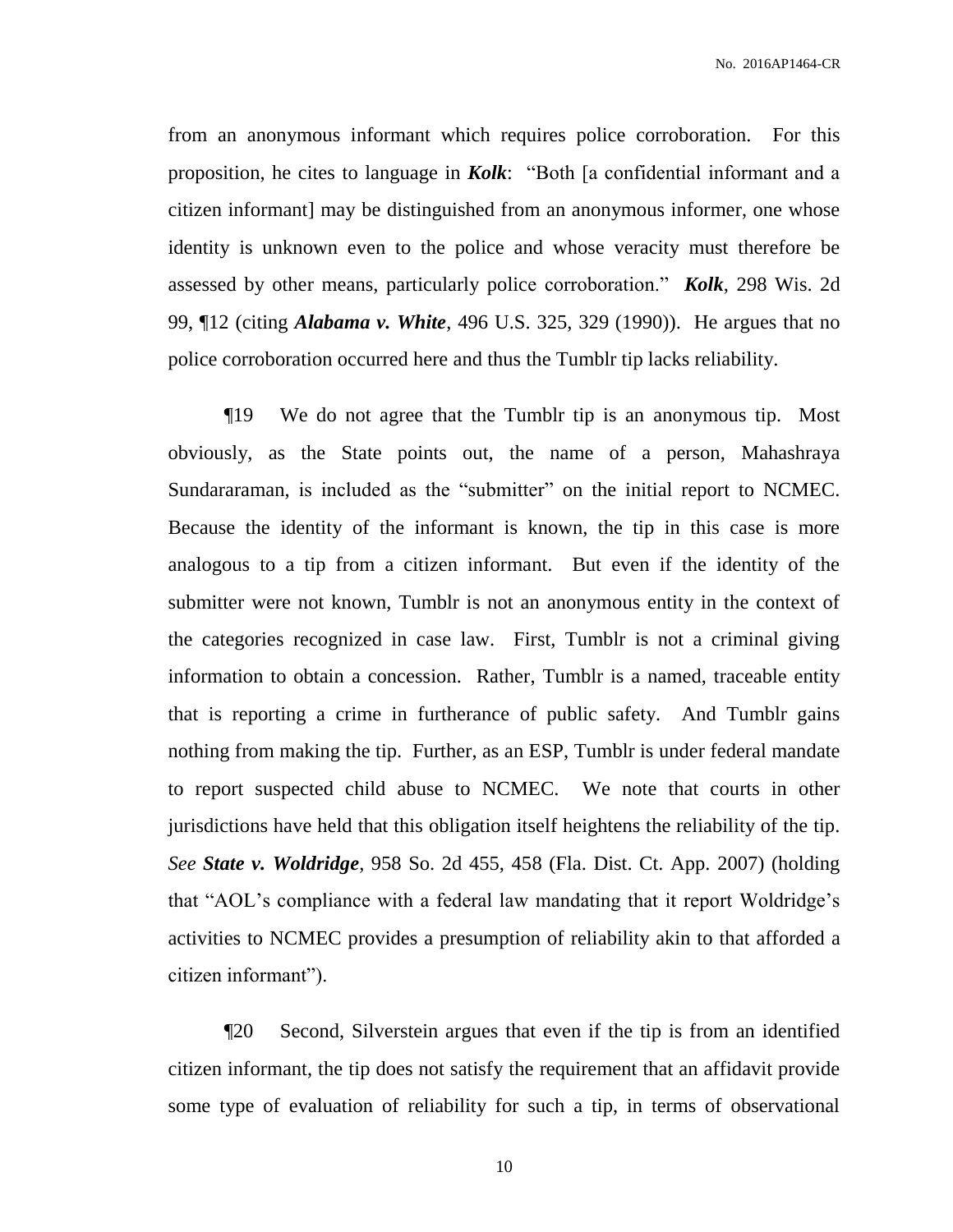reliability, i.e., "the nature of [the] report, [the] opportunity to hear and see the matters reported, and the extent to which it can be verified by independent police investigation." *See Kolk*, 298 Wis. 2d 99, ¶13 (citation omitted).

¶21 He points to three defects in the affidavit relative to the Tumblr tip: that there are discrepancies between the affidavit and the attached documentation as to certain details, $11$  that there is no answer provided of "how Tumblr came to suspect child pornography," and that the affidavit lacks evidence that police took "any steps to verify" the statement in the NCMEC report that Tumblr had alleged that child pornography was found on the blog associated with Silverstein's account.

¶22 None of the missing information is fatal to probable cause, and Silverstein points to no case where a warrant affidavit was found insufficient for lack of the details he identifies. The well-established test for probable cause is that it is "flexible," *Kerr*, 181 Wis. 2d at 379, and is "a practical commonsense decision," *Gates*, 462 U.S. at 238, that is made considering "the totality of the circumstances." *Romero*, 317 Wis. 2d 12, ¶3. Prove-up of every detail is not required in a warrant affidavit, as is consistent with the policy that is designed to encourage law enforcement to obtain search warrants in the first place. *See DeSmidt*, 155 Wis. 2d at 132-33. The level of probable cause required for a search warrant affidavit is lower than that for even bindover at the preliminary hearing stage. *Kerr*, 181 Wis. 2d at 379. Additionally, the standard of review

<sup>&</sup>lt;sup>11</sup> The State and Silverstein both describe the affidavit's attached NCMEC report as missing every second page, as a result of what appears to have been a clerical error.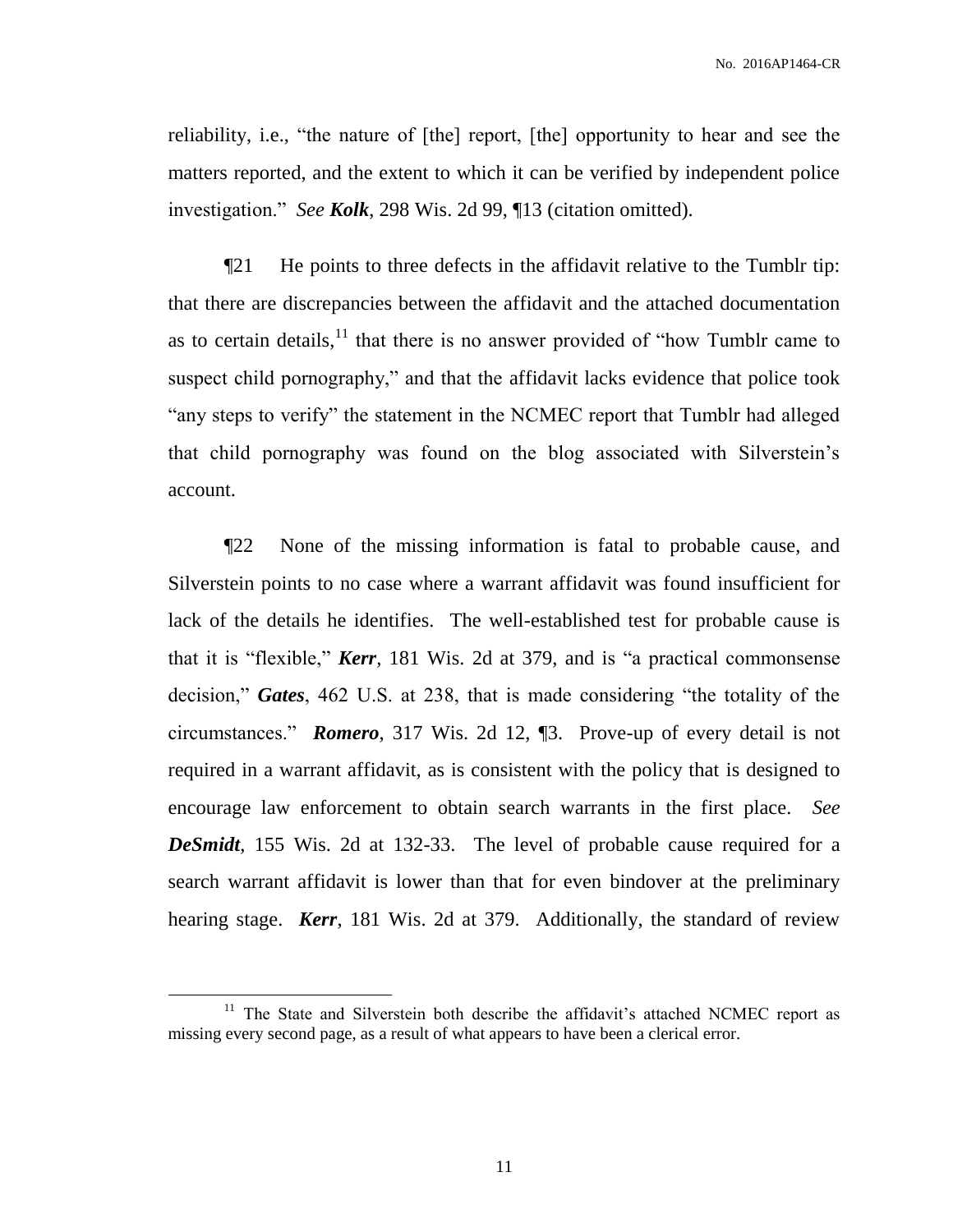accords "great deference" to the warrant-issuing court's determination, *see Higgenbotham*, 162 Wis. 2d at 989.

¶23 More particularly, the observational reliability is well established here. Not only is Tumblr required to report criminal images from blogs it hosts, its employees are in the position to see the blogs and know identifying features of the blog poster. Here its own records identified the name of Silverstein's blog, his email address (ssilver  $58@$  att.net), and his IP address.<sup>12</sup>

¶24 Third, Silverstein argues that *Romero* requires that an affidavit must show "whether the declarant had a basis for his or her allegations," and that this requirement is not satisfied in this case because the affiant was a Glendale police officer who did not explain how Tumblr came to know about the tip it passed on to NCMEC. He argues that without the detail provided, "it could be the product of rumor or speculation." In this he apparently challenges Tumblr's credibility. Again, the particular details Silverstein is seeking were already provided or are not required. The affiant knew how Tumblr came to know about the pornographic images—it was required to check for them by federal law. The affidavit stated that Tumblr was the reporting agency, and the affidavit gave the date and time that the report was created. It described the images discovered and provided the file

 $12$  The State directs our attention to cases from other jurisdictions that have held that an ESP such as Tumblr is a reliable source for a tip regarding the discovery of child pornography. Our review of these cases does not reveal any inclination by courts to apply the heightened requirements Silverstein would have us apply. For example, one court noted, "[T]he federal courts, having addressed numerous issues surrounding the issuance of search warrants in digital child pornography cases in great detail, have demonstrated no skepticism toward the reliability and basis of knowledge of the information at the genesis of such investigations." *People v. Pierre*, 29 N.Y.S.3d 110, 117 (N.Y. Sup. Ct. 2016) (rejecting defendant's characterization of ESP as a confidential informant requiring additional police corroboration).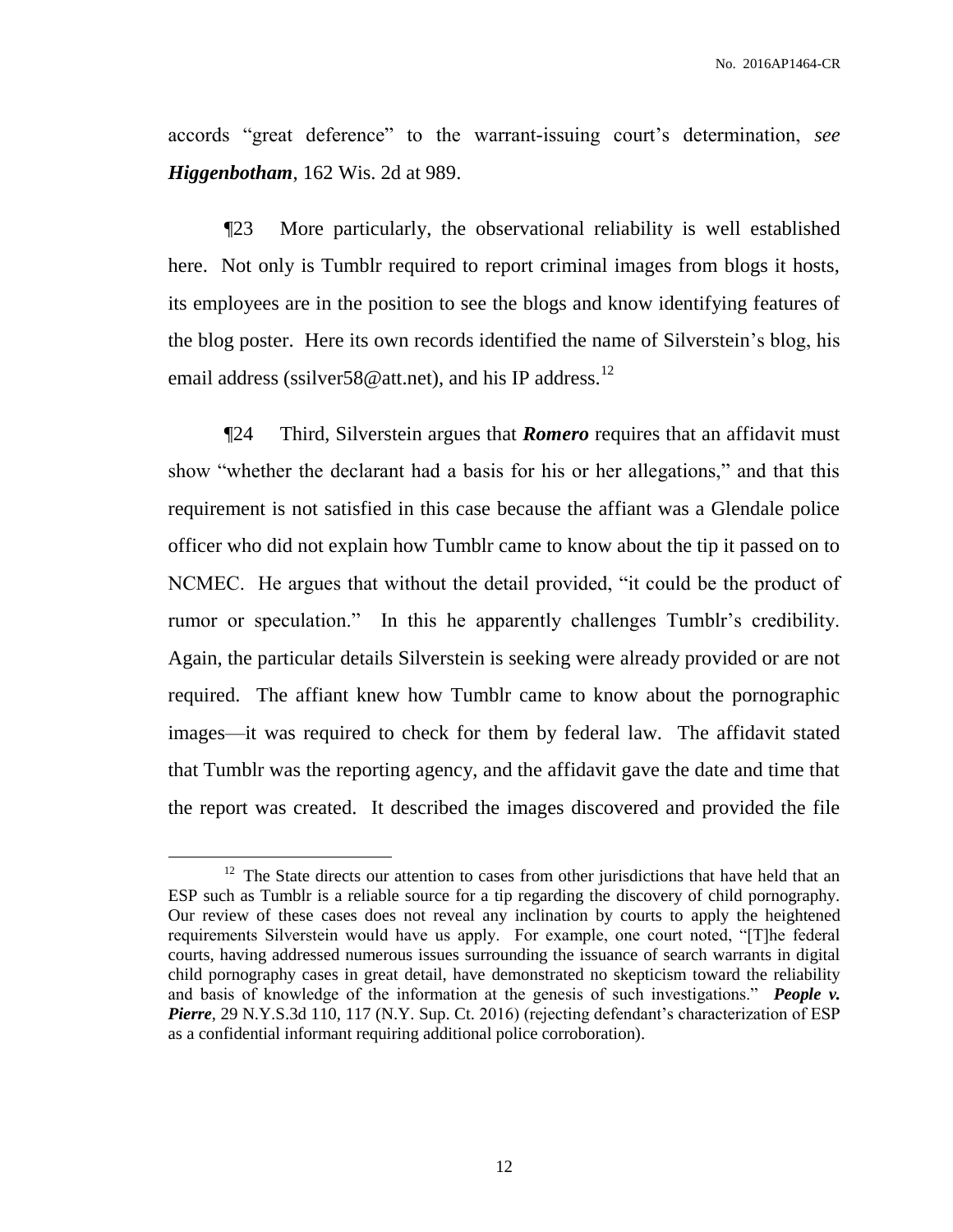names. In the pages of the NCMEC report attached to the affidavit, the NCMEC report showed the name of the submitting person and company. The Bayside officer traced the IP address to Silverstein's home in Glendale, and the Glendale officer applied for and executed the search warrant. The establishment of probable cause is not defeated by the absence of further detail.

¶25 In fact, police corroboration did occur here in that Officer Bowe did review the Tumblr images and confirmed they depicted criminal activity and verified that the email name and address were consistent with the identity of the individual who lived at the residence to be searched. Furthermore, Silverstein has not provided any basis for the warrant-issuing magistrate to conclude that the Tumblr source was *not* credible. *See Kerr*, 181 Wis. 2d at 381 ("The warrantissuing [magistrate] could reasonably conclude that [the citizen] was credible because he was a citizen informant who had experience [relevant to his observations], and *no information suggested he was not credible*." (Emphasis added.)).

¶26 We conclude that the warrant-issuing magistrate had a substantial basis for concluding that probable cause existed. *See Gates*, 462 U.S. at 239. We therefore affirm the court's determination that the affidavit stated probable cause to search Silverstein's residence.

## **II. Silverstein's constitutional due process challenge to his sentencing under WIS. STAT. § 939.617(2).**

## **A. Standard of review.**

¶27 The constitutionality of a statute is a question of law, which we review *de novo*. *State v. Cole*, 2003 WI 112, ¶10, 264 Wis. 2d 520, 665 N.W.2d 328. Statutes are presumed to be constitutional, and a party challenging a statute's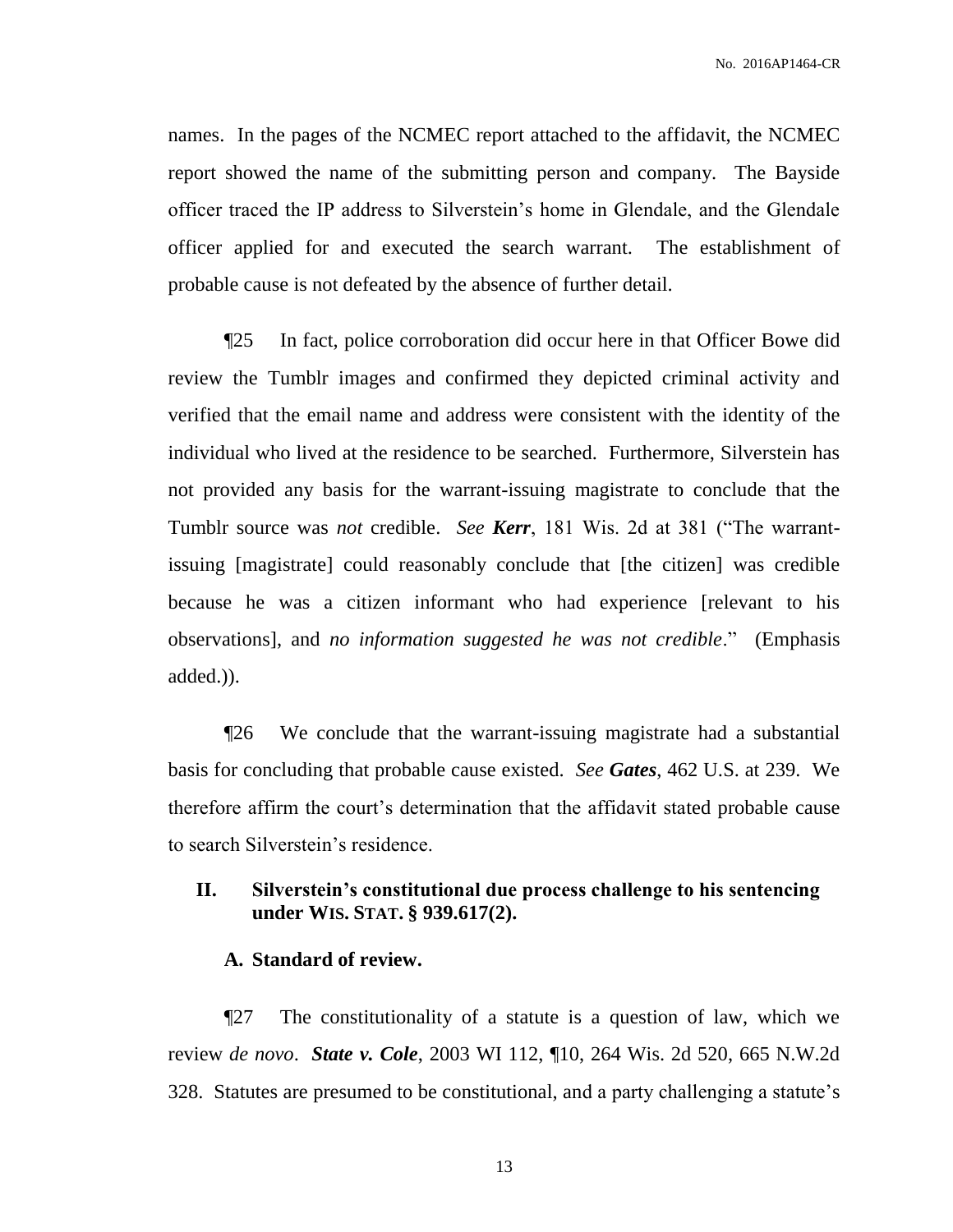constitutionality must demonstrate that it is unconstitutional beyond a reasonable doubt. *State v. Baron*, 2009 WI 58, ¶10, 318 Wis. 2d 60, 769 N.W.2d 34. This presumption and burden apply to as-applied constitutional challenges to statutes as well as to facial challenges. *State v. Wood*, 2010 WI 17, ¶15, 323 Wis. 2d 321, 780 N.W.2d 63. Whether a defendant's right to due process was violated also presents a question of law that we review *de novo*. *State v. McGuire*, 2010 WI 91 ¶26, 328 Wis. 2d 289, 786 N.W.2d 227.

#### **B. Relevant law.**

#### **The mandatory minimum sentence statute.**

¶28 WISCONSIN STAT. § 939.617, Minimum sentence for certain child sex offenses, requires sentencing courts to impose specific sentences for violations of WIS. STAT. § 948.12, the child pornography statute, and creates a limited exception to the mandatory minimum. It states as follows:

> (1) *Except as provided in subs. (2) and (3)*, if a person is convicted of a violation of s. … 948.12, the court shall impose a bifurcated sentence under s. 973.01. The term of confinement in prison portion of the bifurcated sentence shall be … *3 years for violations of s. 948.12.* Otherwise the penalties for the crime apply, subject to any applicable penalty enhancement.

> (2) If the court finds that the best interests of the community will be served and the public will not be harmed and if the court places its reasons on the record, the court may impose a sentence that is less than the sentence required under sub. (1) or may place the person on probation under any of the following circumstances:

> (a) If the person is convicted of a violation of s. 948.05, the person is no more than 48 months older than the child who is the victim of the violation.

> (b) If the person is convicted of a violation of s. 948.12, the person is no more than 48 months older than the child who engaged in the sexually explicit conduct.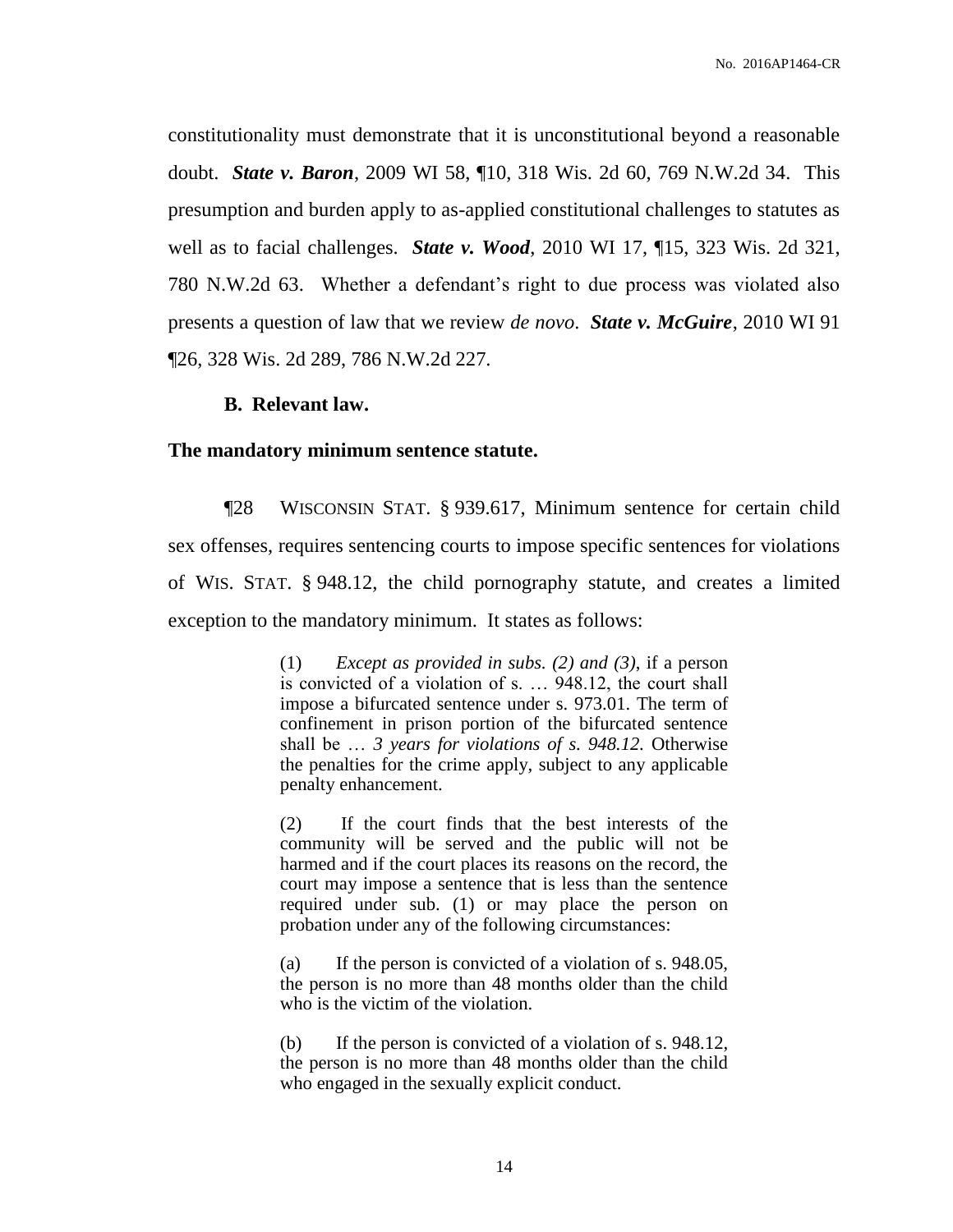#### (Emphasis added.)

#### **The requirements of due process.**

¶29 "Due process requires that the law set forth fair notice of the conduct prohibited or required and proper standards for enforcement of the law and adjudication." *State v. Popanz*, 112 Wis. 2d 166, 172, 332 N.W.2d 750 (1983). "[A] statute is void for vagueness if it fails to give notice to those wishing to obey the law that their conduct falls within the proscribed area, or if it fails to provide those who must enforce and apply the law objective standards with which to do so." *State v. Curiel*, 227 Wis. 2d 389, 415, 597 N.W.2d 697 (1999). "[I]f arbitrary and discriminatory enforcement is to be prevented, laws must provide explicit standards for those who apply them." *Grayned v. City of Rockford*, 408 U.S. 104, 108-09 (1972). "A vague law impermissibly delegates basic policy matters to policemen, judges, and juries for resolution on an ad hoc and subjective basis, with the attendant dangers of arbitrary and discriminatory application." *Id.*

#### **C. Silverstein's argument.**

¶30 Silverstein argues that the mandatory minimum statute is unconstitutionally vague because the legislature failed to prevent arbitrary and discriminatory enforcement of the child pornography statutes. In support of his argument, he cites in his brief a dozen cases where, he alleges, the mandatory minimum was not interpreted by various circuit courts to apply as it was interpreted to apply to him by the circuit court.

¶31 WISCONSIN STAT. § 939.617(2), the subsection at issue, describes the circumstances under which "the court may impose a sentence that is less than the sentence required under sub. (1)." Silverstein argues that the statute was drafted in a way that rendered it unconstitutionally vague because under one reading of the statute, the exception applies only "if the person is no more than 48